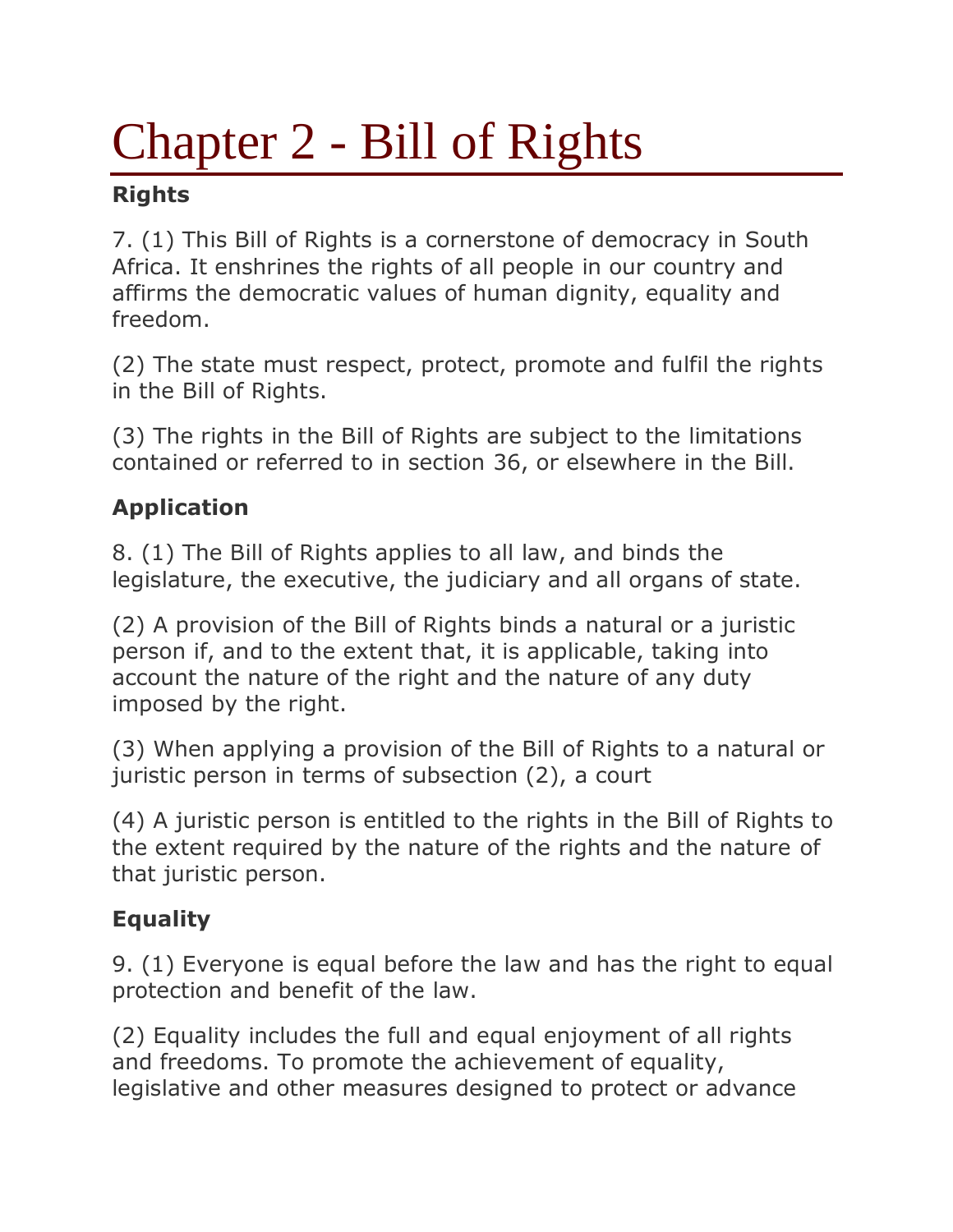persons, or categories of persons, disadvantaged by unfair discrimination may be taken.

(3) The state may not unfairly discriminate directly or indirectly against anyone on one or more grounds, including race, gender, sex, pregnancy, marital status, ethnic or social origin, colour, sexual orientation, age, disability, religion, conscience, belief, culture, language and birth.

(4) No person may unfairly discriminate directly or indirectly against anyone on one or more grounds in terms of subsection (3). National legislation must be enacted to prevent or prohibit unfair discrimination.

(5) Discrimination on one or more of the grounds listed in subsection (3) is unfair unless it is established that the discrimination is fair.

## **Human dignity**

10. Everyone has inherent dignity and the right to have their dignity respected and protected.

## **Life**

11. Everyone has the right to life.

## **Freedom and security of the person**

12. (1) Everyone has the right to freedom and security of the person, which includes the right

(2) Everyone has the right to bodily and psychological integrity, which includes the right

#### **Slavery, servitude and forced labour**

13. No one may be subjected to slavery, servitude or forced labour.

## **Privacy**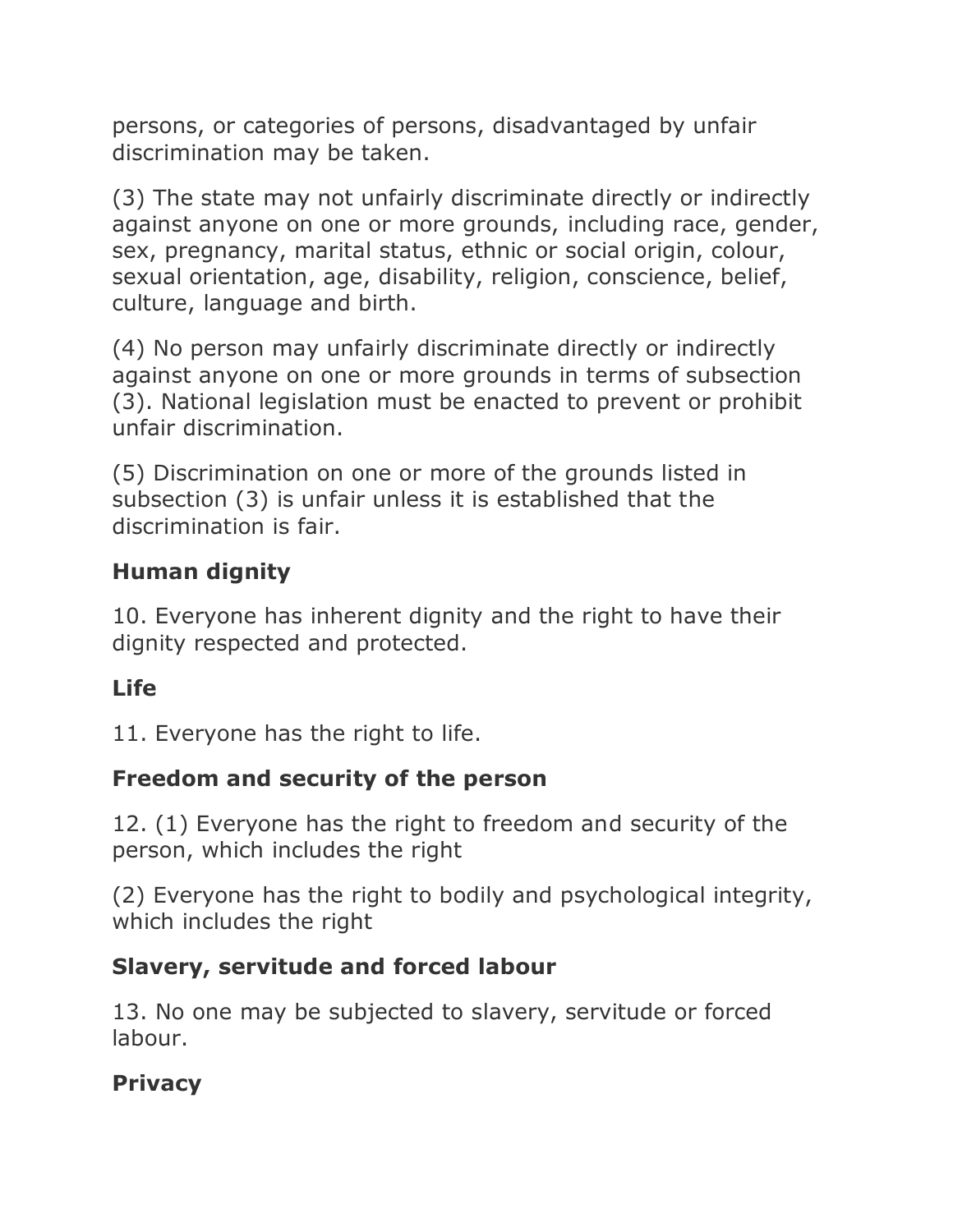14. Everyone has the right to privacy, which includes the right not to have

# **Freedom of religion, belief and opinion**

15. (1) Everyone has the right to freedom of conscience, religion, thought, belief and opinion.

(2) Religious observances may be conducted at state or stateaided institutions, provided that

(3)

marriages concluded under any tradition, or a system of religious, personal or family law; or

ii systems of personal and family law under any tradition, or adhered to by persons professing a particular religion.

## **Freedom of expression**

16. (1) Everyone has the right to freedom of expression, which includes

(2) The right in subsection (1) does not extend to

# **Assembly, demonstration, picket and petition**

17. Everyone has the right, peacefully and unarmed, to assemble, to demonstrate, to picket and to present petitions.

# **Freedom of association**

18. Everyone has the right to freedom of association.

# **Political rights**

19. (1) Every citizen is free to make political choices, which includes the right

(2) Every citizen has the right to free, fair and regular elections for any legislative body established in terms of the Constitution.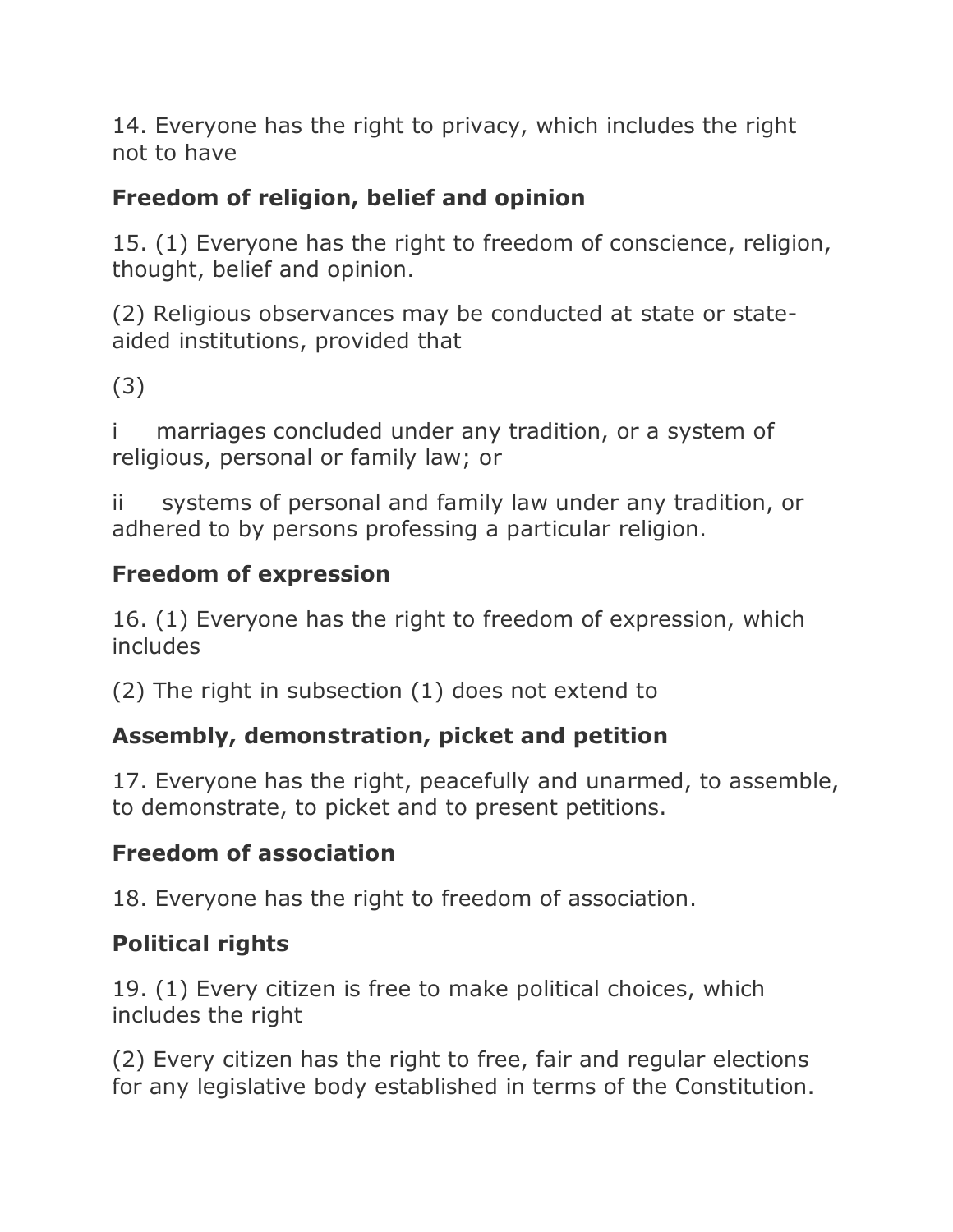(3) Every adult citizen has the right

# **Citizenship**

20. No citizen may be deprived of citizenship.

# **Freedom of movement and residence**

21. (1) Everyone has the right to freedom of movement.

(2) Everyone has the right to leave the Republic.

(3) Every citizen has the right to enter, to remain in and to reside anywhere in, the Republic.

(4) Every citizen has the right to a passport.

# **Freedom of trade, occupation and profession**

22. Every citizen has the right to choose their trade, occupation or profession freely. The practice of a trade, occupation or profession may be regulated by law.

## **Labour relations**

23. (1) Everyone has the right to fair labour practices.

(2) Every worker has the right

(3) Every employer has the right

(4) Every trade union and every employers' organisation has the right

(5) Every trade union, employers' organisation and employer has the right to engage in collective bargaining. National legislation may be enacted to regulate collective bargaining. To the extent that the legislation may limit a right in this Chapter, the limitation must comply with section 36(1).

(6) National legislation may recognise union security arrangements contained in collective agreements. To the extent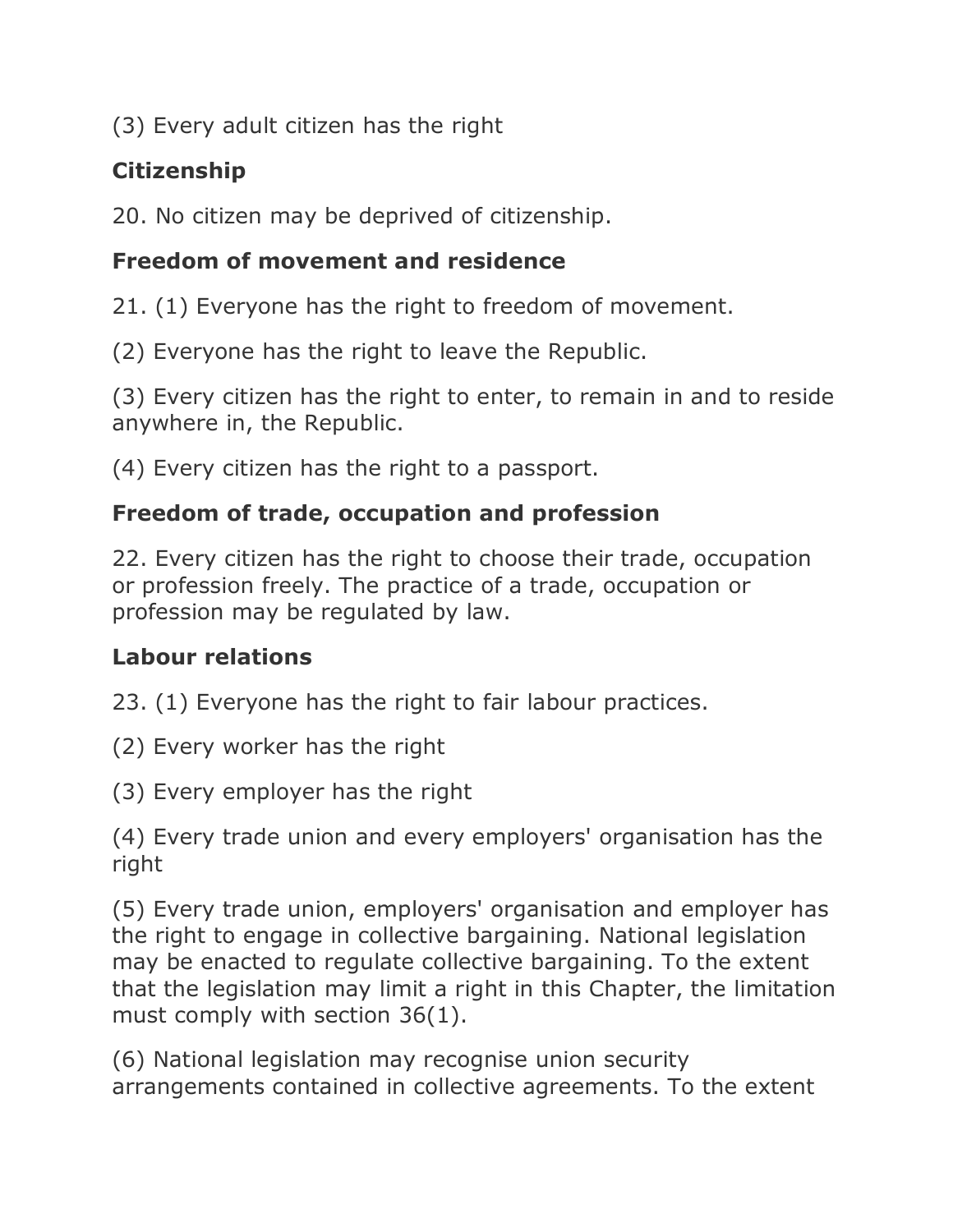that the legislation may limit a right in this Chapter, the limitation must comply with section 36(1).

# **Environment**

24. Everyone has the right

- i prevent pollution and ecological degradation;
- ii promote conservation; and

iii secure ecologically sustainable development and use of natural resources while promoting justifiable economic and social development.

# **Property**

25. (1) No one may be deprived of property except in terms of law of general application, and no law may permit arbitrary deprivation of property.

(2) Property may be expropriated only in terms of law of general application

# **or in the public interest; and**

(3) The amount of the compensation and the time and manner of payment must be just and equitable, reflecting an equitable balance between the public interest and the interests of those affected, having regard to all relevant circumstances, including

(4) For the purposes of this section

(5) The state must take reasonable legislative and other measures, within its available resources, to foster conditions which enable citizens to gain access to land on an equitable basis.

(6) A person or community whose tenure of land is legally insecure as a result of past racially discriminatory laws or practices is entitled, to the extent provided by an Act of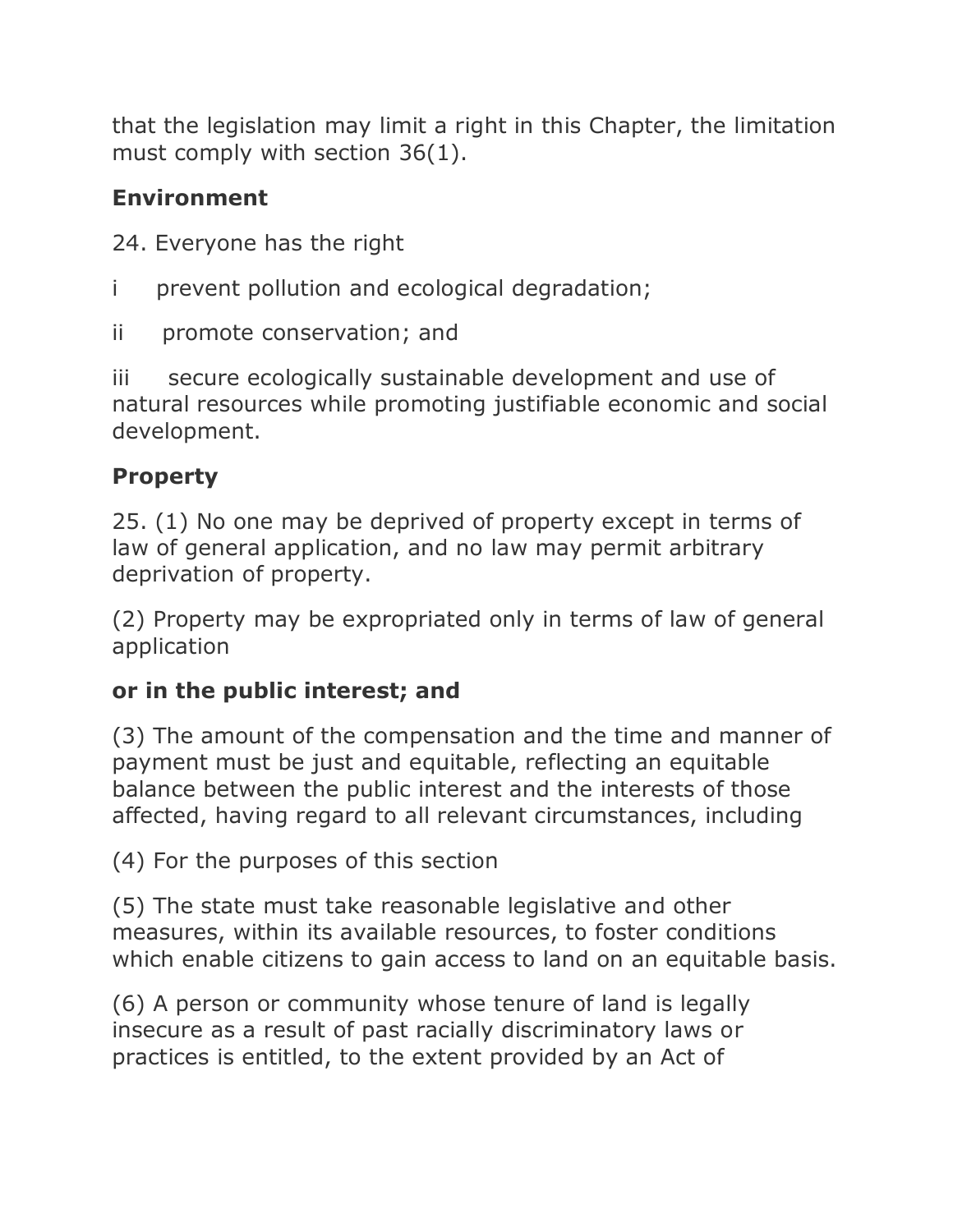Parliament, either to tenure which is legally secure or to comparable redress.

(7) A person or community dispossessed of property after 19 June 1913 as a result of past racially discriminatory laws or practices is entitled, to the extent provided by an Act of Parliament, either to restitution of that property or to equitable redress.

(8) No provision of this section may impede the state from taking legislative and other measures to achieve land, water and related reform, in order to redress the results of past racial discrimination, provided that any departure from the provisions of this section is in accordance with the provisions of section 36(1).

(9) Parliament must enact the legislation referred to in subsection (6).

## **Housing**

26. (1) Everyone has the right to have access to adequate housing.

(2) The state must take reasonable legislative and other measures, within its available resources, to achieve the progressive realisation of this right.

(3) No one may be evicted from their home, or have their home demolished, without an order of court made after considering all the relevant circumstances. No legislation may permit arbitrary evictions.

## **Health care, food, water and social security**

27. (1) Everyone has the right to have access to

(2) The state must take reasonable legislative and other measures, within its available resources, to achieve the progressive realisation of each of these rights.

(3) No one may be refused emergency medical treatment.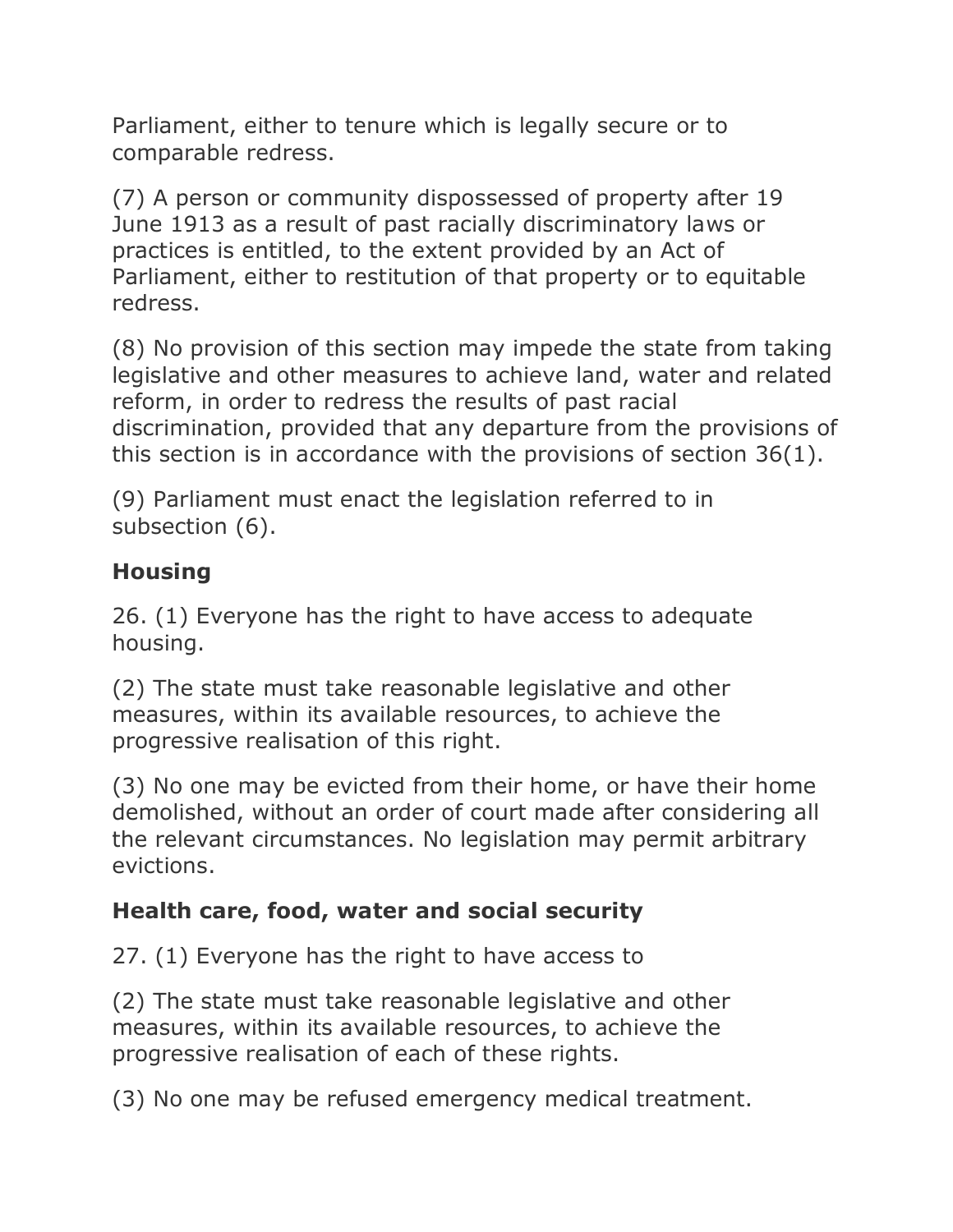# **Children**

28. (1) Every child has the right

i are inappropriate for a person of that child's age; or

ii place at risk the child's well-being, education, physical or mental health or spiritual, moral or social development;

kept separately from detained persons over the age of 18 years; and

ii treated in a manner, and kept in conditions, that take account of the child's age;

(2) A child's best interests are of paramount importance in every matter concerning the child.

(3) In this section "child" means a person under the age of 18 years.

## **Education**

29. (1) Everyone has the right

(2) Everyone has the right to receive education in the official language or languages of their choice in public educational institutions where that education is reasonably practicable. In order to ensure the effective access to, and implementation of, this right, the state must consider all reasonable educational alternatives, including single medium institutions, taking into account

(3) Everyone has the right to establish and maintain, at their own expense, independent educational institutions that

(4) Subsection (3) does not preclude state subsidies for independent educational institutions.

## **Language and culture**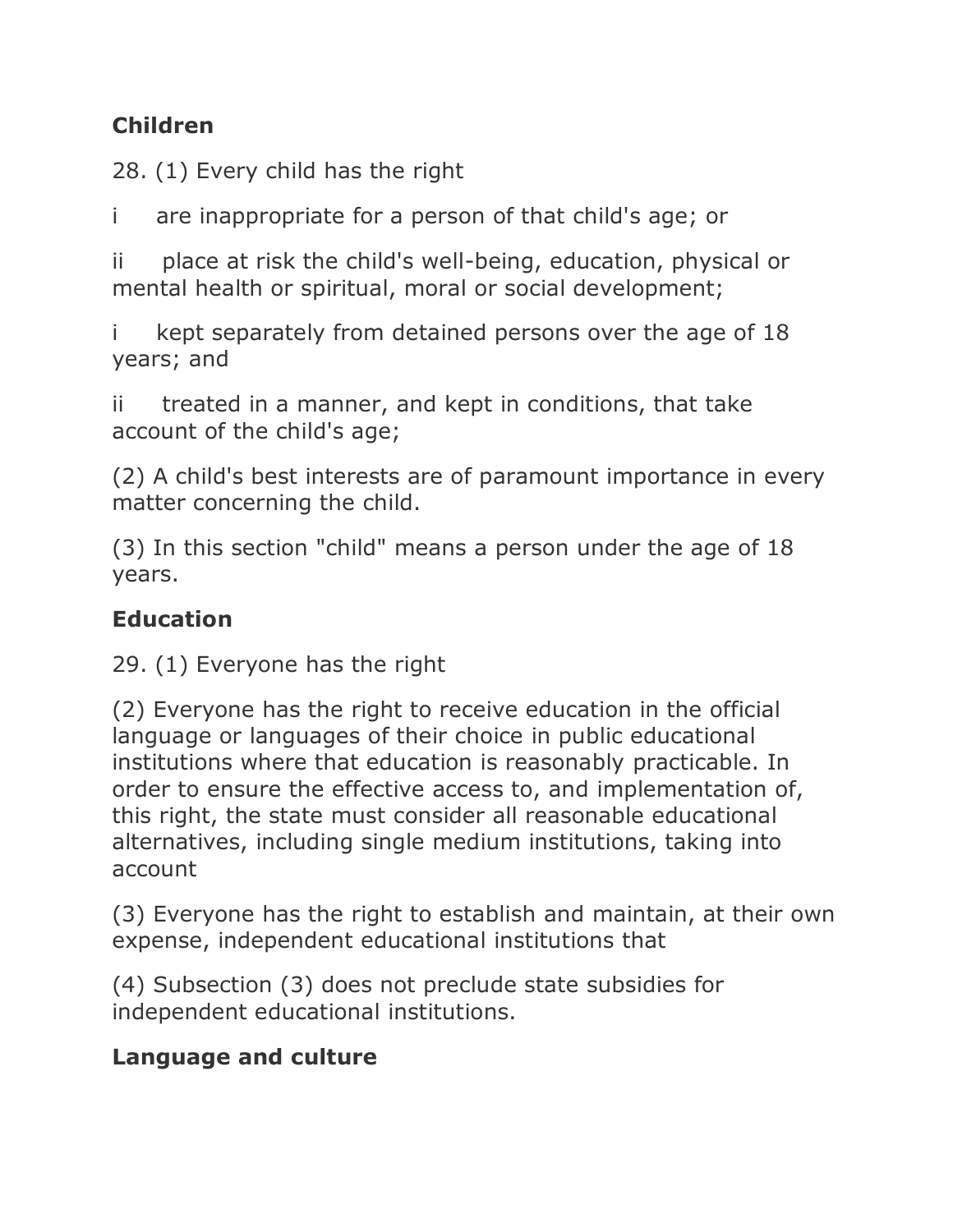30. Everyone has the right to use the language and to participate in the cultural life of their choice, but no one exercising these rights may do so in a manner inconsistent with any provision of the Bill of Rights.

# **Cultural, religious and linguistic communities**

31. (1) Persons belonging to a cultural, religious or linguistic community may not be denied the right, with other members of that community

(2) The rights in subsection (1) may not be exercised in a manner inconsistent with any provision of the Bill of Rights.

# **Access to information**

32. (1) Everyone has the right of access to

(2) National legislation must be enacted to give effect to this right, and may provide for reasonable measures to alleviate the administrative and financial burden on the state.

# **Just administrative action**

33. (1) Everyone has the right to administrative action that is lawful, reasonable and procedurally fair.

(2) Everyone whose rights have been adversely affected by administrative action has the right to be given written reasons.

(3) National legislation must be enacted to give effect to these rights, and must

# **Access to courts**

34. Everyone has the right to have any dispute that can be resolved by the application of law decided in a fair public hearing before a court or, where appropriate, another independent and impartial tribunal or forum.

# **Arrested, detained and accused persons**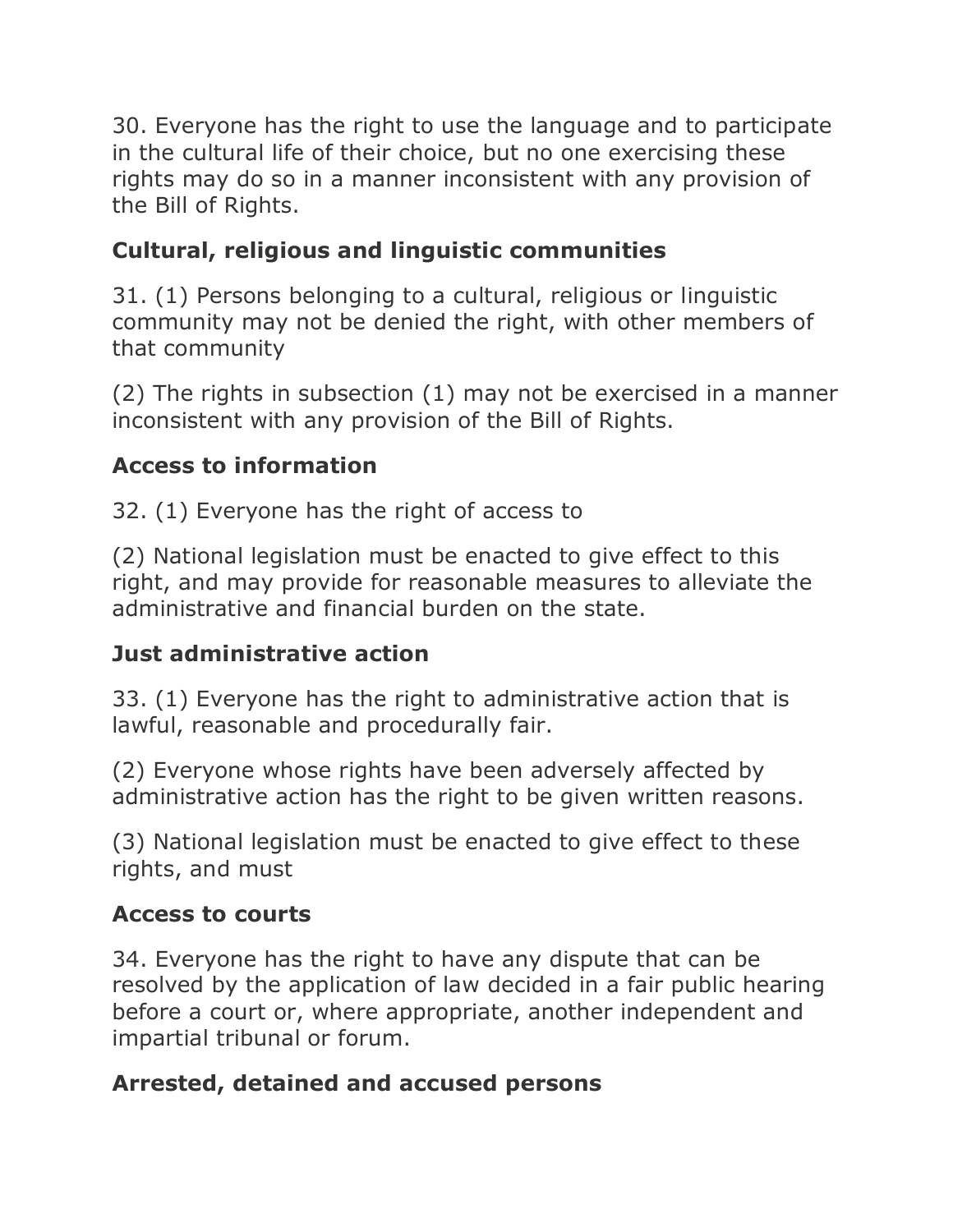35. (1) Everyone who is arrested for allegedly committing an offence has the right

- i of the right to remain silent; and
- ii of the consequences of not remaining silent;
- i 48 hours after the arrest; or

ii the end of the first court day after the expiry of the 48 hours, if the 48 hours expire outside ordinary court hours or on a day which is not an ordinary court day;

(2) Everyone who is detained, including every sentenced prisoner, has the right

- i spouse or partner;
- ii next of kin;
- iii chosen religious counsellor; and
- iv chosen medical practitioner.

(3) Every accused person has a right to a fair trial, which includes the right

(4) Whenever this section requires information to be given to a person, that information must be given in a language that the person understands.

(5) Evidence obtained in a manner that violates any right in the Bill of Rights must be excluded if the admission of that evidence would render the trial unfair or otherwise be detrimental to the administration of justice.

## **Limitation of rights**

36. (1) The rights in the Bill of Rights may be limited only in terms of law of general application to the extent that the limitation is reasonable and justifiable in an open and democratic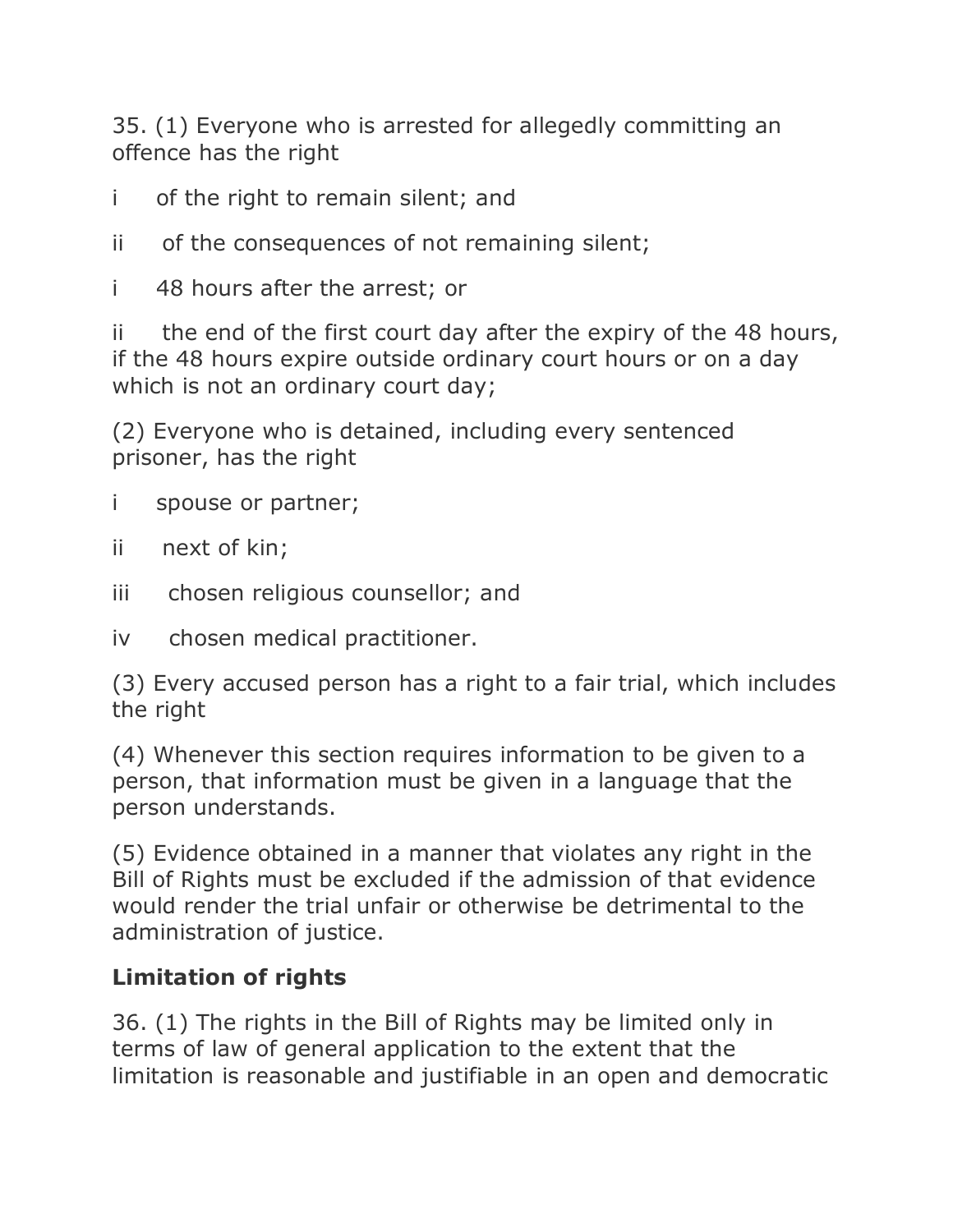society based on human dignity, equality and freedom, taking into account all relevant factors, including

(2) Except as provided in subsection (1) or in any other provision of the Constitution, no law may limit any right entrenched in the Bill of Rights.

## **States of emergency**

37. (1) A state of emergency may be declared only in terms of an Act of Parliament, and only when

(2) A declaration of a state of emergency, and any legislation enacted or other action taken in consequence of that declaration, may be effective only

(3) Any competent court may decide on the validity of

(4) Any legislation enacted in consequence of a declaration of a state of emergency may derogate from the Bill of Rights only to the extent that

is consistent with the Republic's obligations under international law applicable to states of emergency;

ii conforms to subsection (5); and

iii is published in the national Government Gazette as soon as reasonably possible after being enacted.

(5) No Act of Parliament that authorises a declaration of a state of emergency, and no legislation enacted or other action taken in consequence of a declaration, may permit or authorise

# **Table of Non-Derogable Rights**

| Number | Section Section Title   Extent to which the right is<br>protected |
|--------|-------------------------------------------------------------------|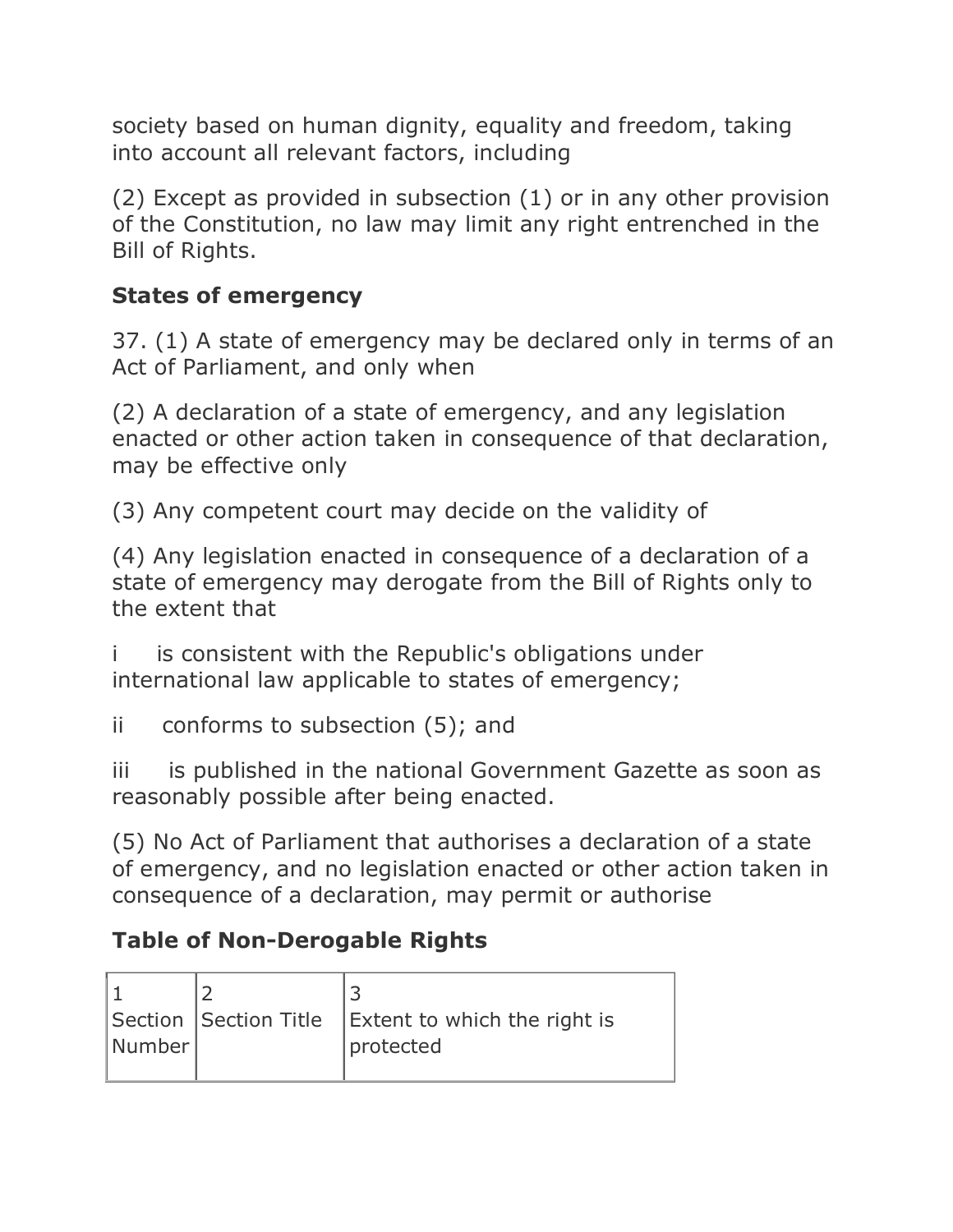| 9  | Equality                                        | With respect to unfair<br>discrimination solely on the<br>grounds of race, colour, ethnic<br>or social origin, sex religion or<br>language                                                                                |
|----|-------------------------------------------------|---------------------------------------------------------------------------------------------------------------------------------------------------------------------------------------------------------------------------|
| 10 | Human<br>Dignity                                | Entirely                                                                                                                                                                                                                  |
| 11 | Life                                            | Entirely                                                                                                                                                                                                                  |
| 12 | Freedom and<br>Security of<br>the person        | With respect to subsections<br>$(1)(d)$ and $(e)$ and $(2)(c)$ .                                                                                                                                                          |
| 13 | Slavery,<br>servitude and<br>forced labour      | With respect to slavery and<br>servitude                                                                                                                                                                                  |
| 28 | Children                                        | With respect to:<br>subsection $(1)(d)$ and $(e)$ ;<br>Ø<br>the rights in<br>Ø<br>subparagraphs (i) and (ii) of<br>subsection $(1)(g)$ ; and<br>subsection 1(i) in respect<br>Ø<br>of children of 15 years and<br>younger |
| 35 | Arrested,<br>detained and<br>accused<br>persons | With respect to:<br>subsections $(1)(a)$ , $(b)$ and<br>Ø<br>(c) and $(2)(d)$ ;<br>the rights in paragraphs<br>Ø<br>(a) to $(o)$ of subsection $(3)$ ,                                                                    |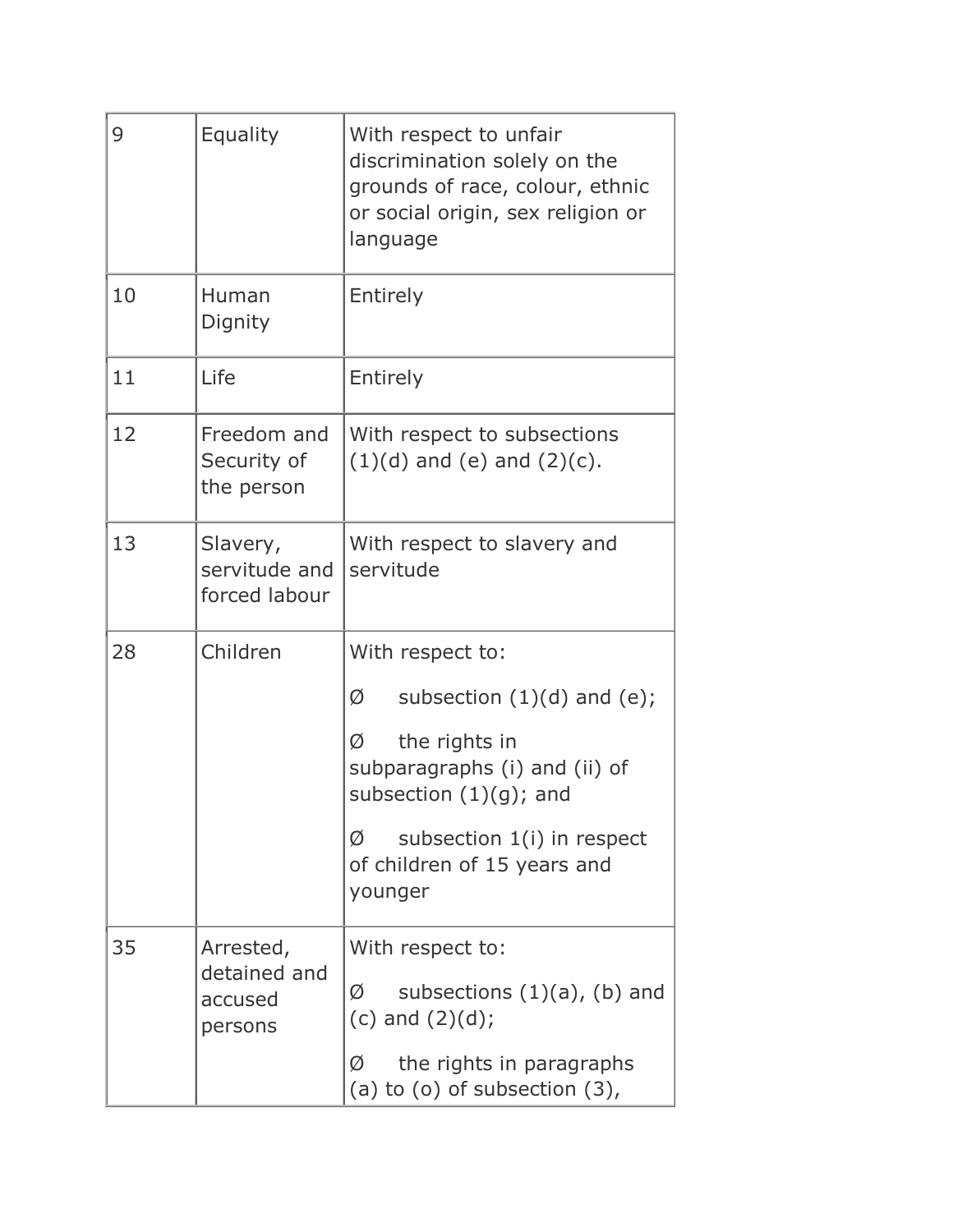| excluding paragraph (d)                                                                                                            |
|------------------------------------------------------------------------------------------------------------------------------------|
| subsection $(4)$ ; and<br>Ø                                                                                                        |
| subsection (5) with respect<br>to the exclusion of evidence if<br>the admission of that evidence<br>would render the trial unfair. |

(6) Whenever anyone is detained without trial in consequence of a derogation of rights resulting from a declaration of a state of emergency, the following conditions must be observed:

(7) If a court releases a detainee, that person may not be detained again on the same grounds unless the state first shows a court good cause for re-detaining that person.

(8) Subsections (6) and (7) do not apply to persons who are not South African citizens and who are detained in consequence of an international armed conflict. Instead, the state must comply with the standards binding on the Republic under international humanitarian law in respect of the detention of such persons.

# **Enforcement of rights**

38. Anyone listed in this section has the right to approach a competent court, alleging that a right in the Bill of Rights has been infringed or threatened, and the court may grant appropriate relief, including a declaration of rights. The persons who may approach a court are -

# **Interpretation of Bill of Rights**

39. (1) When interpreting the Bill of Rights, a court, tribunal or forum

(2) When interpreting any legislation, and when developing the common law or customary law, every court, tribunal or forum must promote the spirit, purport and objects of the Bill of Rights.